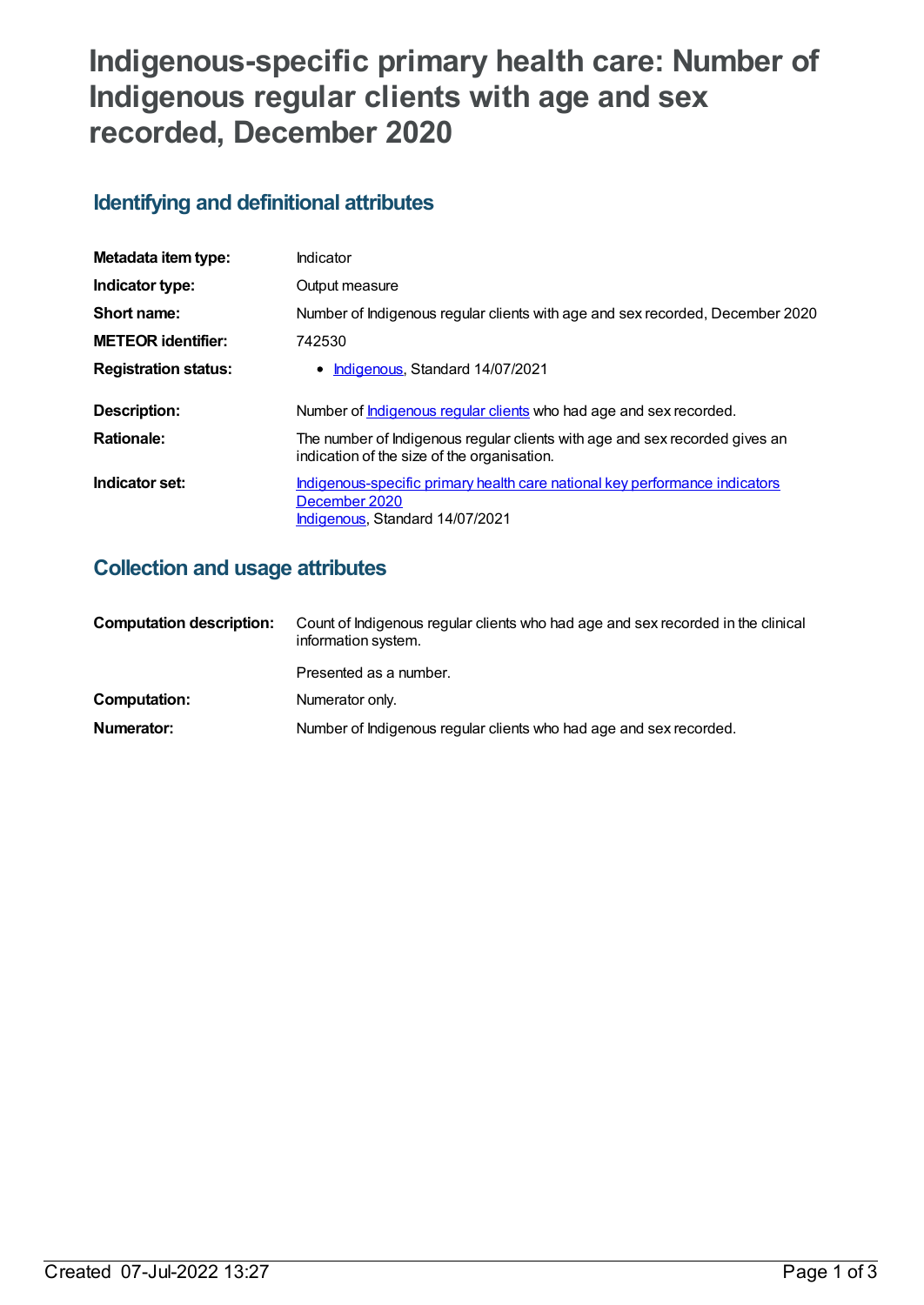#### [Person—age,](https://meteor.aihw.gov.au/content/303794) total years N[NN]

#### **Data Source**

[Indigenous-specific](https://meteor.aihw.gov.au/content/737914) primary health care national Key Performance Indicators (nKPI) data collection

#### **NMDS / DSS**

[Indigenous-specific](https://meteor.aihw.gov.au/content/738532) primary health care NBEDS December 2020

### **Data Element / Data Set**

Person-Indigenous status, code N

#### **Data Source**

[Indigenous-specific](https://meteor.aihw.gov.au/content/737914) primary health care national Key Performance Indicators (nKPI) data collection

#### **NMDS / DSS**

[Indigenous-specific](https://meteor.aihw.gov.au/content/738532) primary health care NBEDS December 2020

**Guide for use**

Indigenous only.

#### **Data Element / Data Set**

[Person—sex,](https://meteor.aihw.gov.au/content/635126) code X

#### **Data Source**

[Indigenous-specific](https://meteor.aihw.gov.au/content/737914) primary health care national Key Performance Indicators (nKPI) data collection

#### **NMDS / DSS**

[Indigenous-specific](https://meteor.aihw.gov.au/content/738532) primary health care NBEDS December 2020

#### **Data Element / Data Set**

[Person—regular](https://meteor.aihw.gov.au/content/686291) client indicator, yes/no code N

#### **Data Source**

[Indigenous-specific](https://meteor.aihw.gov.au/content/737914) primary health care national Key Performance Indicators (nKPI) data collection

#### **NMDS / DSS**

[Indigenous-specific](https://meteor.aihw.gov.au/content/738532) primary health care NBEDS December 2020

#### **Guide for use**

Regular clients only.

**Comments:** Census date for reporting is 31 December 2020.

## **Representational attributes**

| <b>Representation class:</b> | Count  |
|------------------------------|--------|
| Data type:                   | Real   |
| Unit of measure:             | Person |